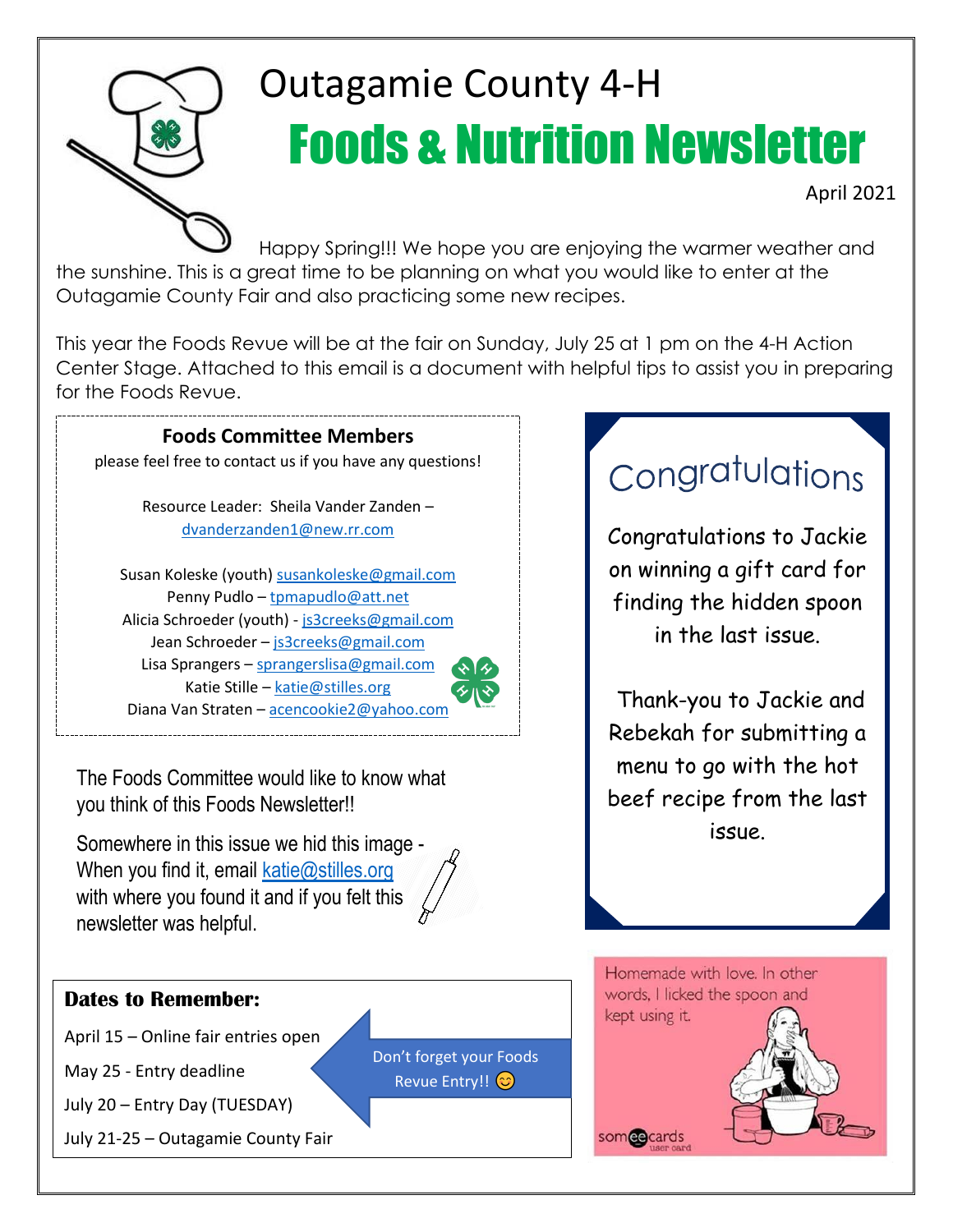

# See What's Cooking

Hello, what's cooking in your house? Did you get a chance to try the hot beef recipe? If so, what else did you serve with it? Did you send in your pictures? How about Rebekah Stille's Banana Cream Pie? We will be looking for Rebekah's pie at the fair! Thank you for being our first "Moment with a Member." In Rebekah's article, she talked about the "Easy as Pie Spin Club." This is organized by WI 4-H. Please check it out. 4-H Educators developed a six-week program centered on a dessert favorite, pie. You should check out this web site for other virtual project meetings. I didn't even know this was available. So even I learned something from our newsletter!

Let's chat a minute about the foods revue that you are encouraged to participate in. It's a great way create a menu and display one of the items off

your menu. You get to design your table setting to enhance that one homemade item. This opportunity is an awesome way to learn about planning a menu, food preparation, the importance of nutrition and creating an atmosphere through your table setting to promote your menu. The one-on-one judging gives you excellent feedback to learn



and grow in this project. It also builds confidence in a fun setting. Please consider entering the food revue when signing up for your project entries.

Keep cooking!!

Mrs. Sheila Vander Zanden

## **Fun Food Facts:**

Crackers have holes in them for a reason. During the baking process, if the crackers have holes in them, it prevents air bubbles from ruining the product.

If packed in an air-tight container, honey will never spoil.

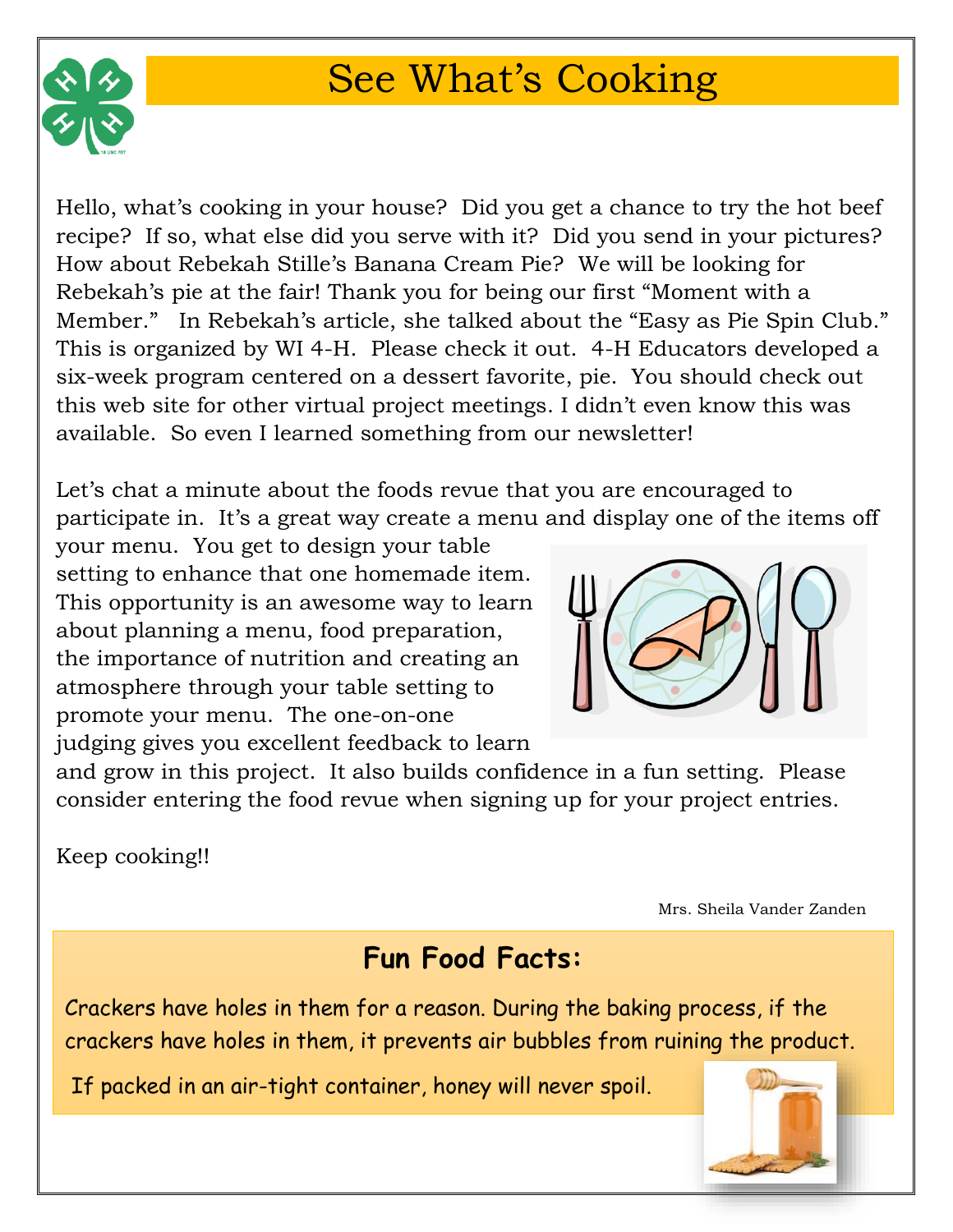## **From our Family to Yours…**

Crust  $1\frac{1}{2}$  c. flour ½ c. butter  $\frac{1}{2}$  c. nuts (chopped)

Bake at  $350^\circ$  for  $10-15$  min.

Filling  $\frac{1}{2}$  c. margarine (soft) 1 teaspoon vanilla ½ bag (1 lb.) powdered sugar 1 egg

Blend on low until mixed. Then on high for 15 min. Spread on cooled crust and chill.

Banana Split Dessert

2 cans crushed pineapple (drained) 5-6 bananas sliced (put bananas in pineapple juice to prevent browning) 12 oz. Cool Whip

Put sliced bananas on filling, pineapple on bananas then Cool Whip. Top with cherries and chopped nuts.

Mrs. Sheila VanderZanden

## **What would YOU serve with the Banana Split Dessert?**

Send your menu to [katie@stilles.org](mailto:katie@stilles.org) and we will share some of the menus in our next newsletter. If you try this recipe – send Katie a picture.

| Do you have a favorite<br>recipe that you would                                                                        | Menus for Slow Cooker Hot Beef                                                                       |                                                                                                           |  |  |  |  |  |  |  |
|------------------------------------------------------------------------------------------------------------------------|------------------------------------------------------------------------------------------------------|-----------------------------------------------------------------------------------------------------------|--|--|--|--|--|--|--|
| like to share?<br>• Email the recipe to Katie<br>and we will include it in<br>an upcoming issue!!<br>katie@stilles.org | Slow Cooker Hot Beef<br><b>Baked Brown Beans</b><br>Chips and Dip<br>Pickles<br>Watermelon<br>Jackie | Slow Cooker Hot Beef<br>Cheese Hash Brown Potatoes<br>Asparagus<br>Sunshine Salad<br>Apple Pie<br>Rebekah |  |  |  |  |  |  |  |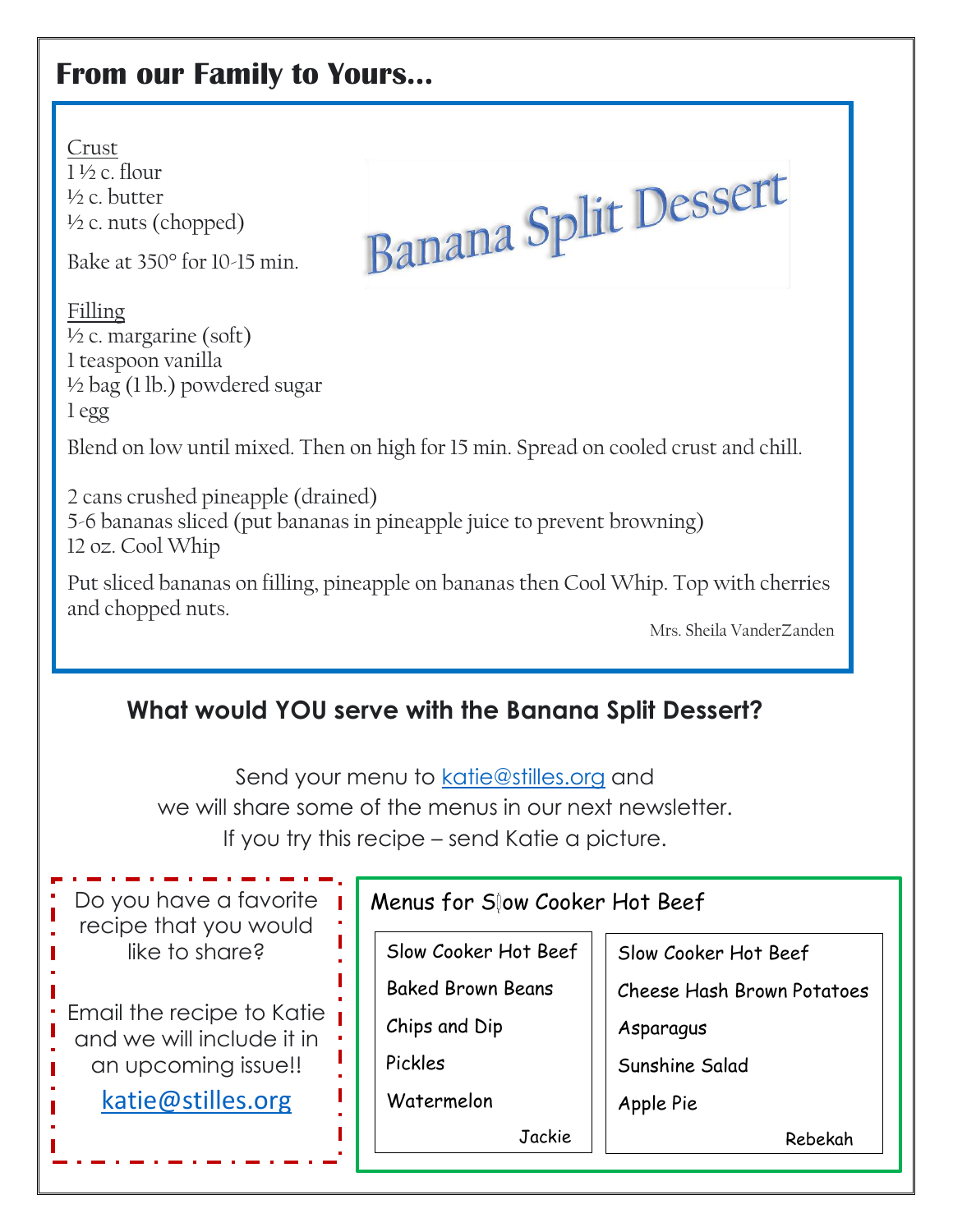

# **Preparing for the Outagamie County Fair**

## **Notes from the Fair Superintendents…**

Greetings and Happy April! This month we would like to share with you some helpful hints about Food Preservation entries and touch a little bit on substitutions in recipes. A common piece to keep in mind about the entries you bring to the Fair is appearance. Does your item look appealing to the judge? When someone looks at your entry do they want to grab a fork or spoon and eat it?

To begin, as with any 4-H project, be sure to read the guidelines in the Fair Premium Book. Food Preservation exhibitors must follow UWEX guidelines for processing food. The website is

[https://learningstore.extension.wisc.edu/collections/food-preservation-and-safety.](https://learningstore.extension.wisc.edu/collections/food-preservation-and-safety)

- Only standard clear canning jars are accepted with pints being preferred. Jams and jellies must be in a standard jelly jar.
- If possible, use the same brand of lid and jar.
- Please remember to remove the metal screw band and wash the jar so it is clean and not sticky.
- You need to have written out on a paper the name of the product and the method you used to preserve the item. Please refer to the Fair Premium Book for an example of the information needed. <https://www.outagamiecountyfair.com/wp-content/uploads/OCF-Food-Pres-labels.pdf>
- The judge will ask questions on how you prepared the food for canning and ask you to explain the canning process you used.
- When selecting the jar to bring to the Fair look at it:
	- $\checkmark$  Does the food look appealing?
	- $\checkmark$  Are all the food pieces the same size?
	- $\checkmark$  Are larger produce pieces placed up and down in the jar?

## *Good luck with your Food Preservation project!*

Second, we will touch briefly on Food/Ingredient Substitutions. When thinking about our diets and trying to eat healthier some people look at the ingredients in recipes. Are there substitutions we can use in the recipe? For many recipes there are. Websites are available that provide wonderful substitution ideas. A few examples are Greek yogurt in place of sour cream, mashed banana used for butter, and applesauce for an egg or half the butter amount. When considering a substitution think about whether it will change the appearance or taste of the food. Another consideration when selecting the ingredients you use in a recipe is the fat or sugar content. If you are using a low-fat or no-fat ingredient will you need to add fat somehow? It is always a great idea to practice making your food item several times before making it for the Fair. Using food substitutions in recipes can be wonderful but substitute wisely. Impress the judge by explaining the substitutions you have made. Good luck and happy cooking!

Remember, we taste with our eyes first. Whether it is your Foods and Nutrition entry or Foods Preservation entry, presentation and appearance is important. Taste is the reward!

Fairbook link: [https://www.OutagamieCountyFair.com/junior-fair/](https://www.outagamiecountyfair.com/junior-fair/)

Online Entries link[: http://outagamie-juniorfair.fairentry.com](http://outagamie-juniorfair.fairentry.com/)

Joanne and Penny Fair Superintendents

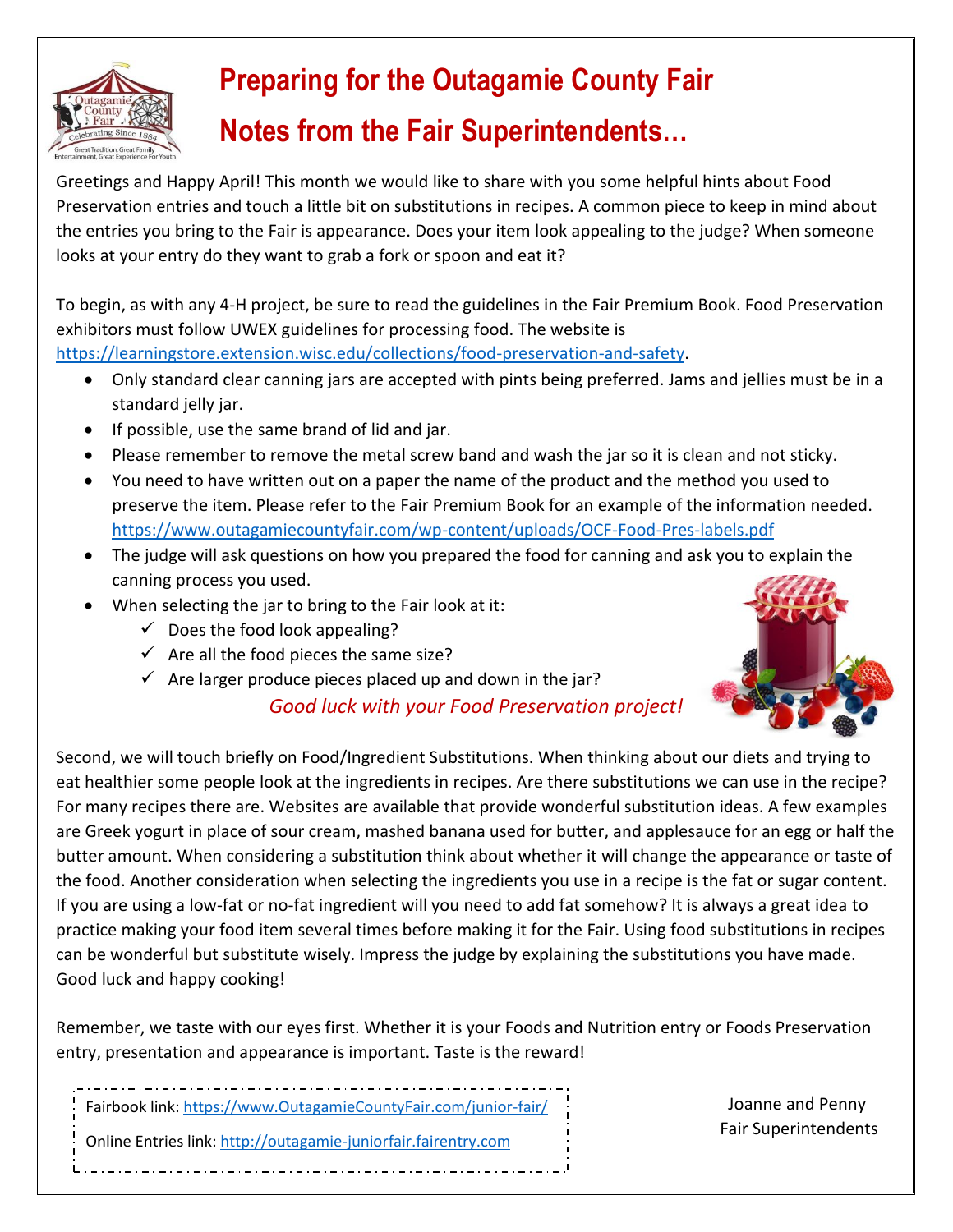# A Moment with a A Moment with a Member

Name: Kahlan Scherg

Age: 10

Club: Buchanan Badgers 4-H Club

Years in 4-H: 2



Kahlan submitted the recipe below for "Pancake in a Mug" because it is a quick, easy, and delicious breakfast that she can make by herself. Here is a link to a video where she shows us how to make this recipe. Video link:

<https://www.loom.com/share/c2d8ec9fe40c441289a2eab8c78b3971>

We want to know what **you** are working on for your foods project!!

Please send a picture with a short explanation to [katie@stilles.org.](mailto:katie@stilles.org)



**Today's Cooking Funny…**

My cooking is so fabulous

Even the smoke alarm cheers me on.



**Pancake in a Mug**

Ingredients: ½ C all-purpose flour 1 tsp baking powder 1 tbsp sugar ⅓ C milk 1 tbsp melted butter 1 egg (optional) pinch of salt (optional) pinch of cinnamon

Instructions:

- 1. In a small mixing bowl whisk together dry ingredients. Add wet and mix together.
- 2. Pour batter into a large microwave safe mug that has been sprayed with non-stick spray.
- 3. Microwave for 2 minutes or until toothpick pushed into the center comes out clean.

Enjoy: I recommend eating with melted butter and 100% pure maple syrup.

Kahlan Scherg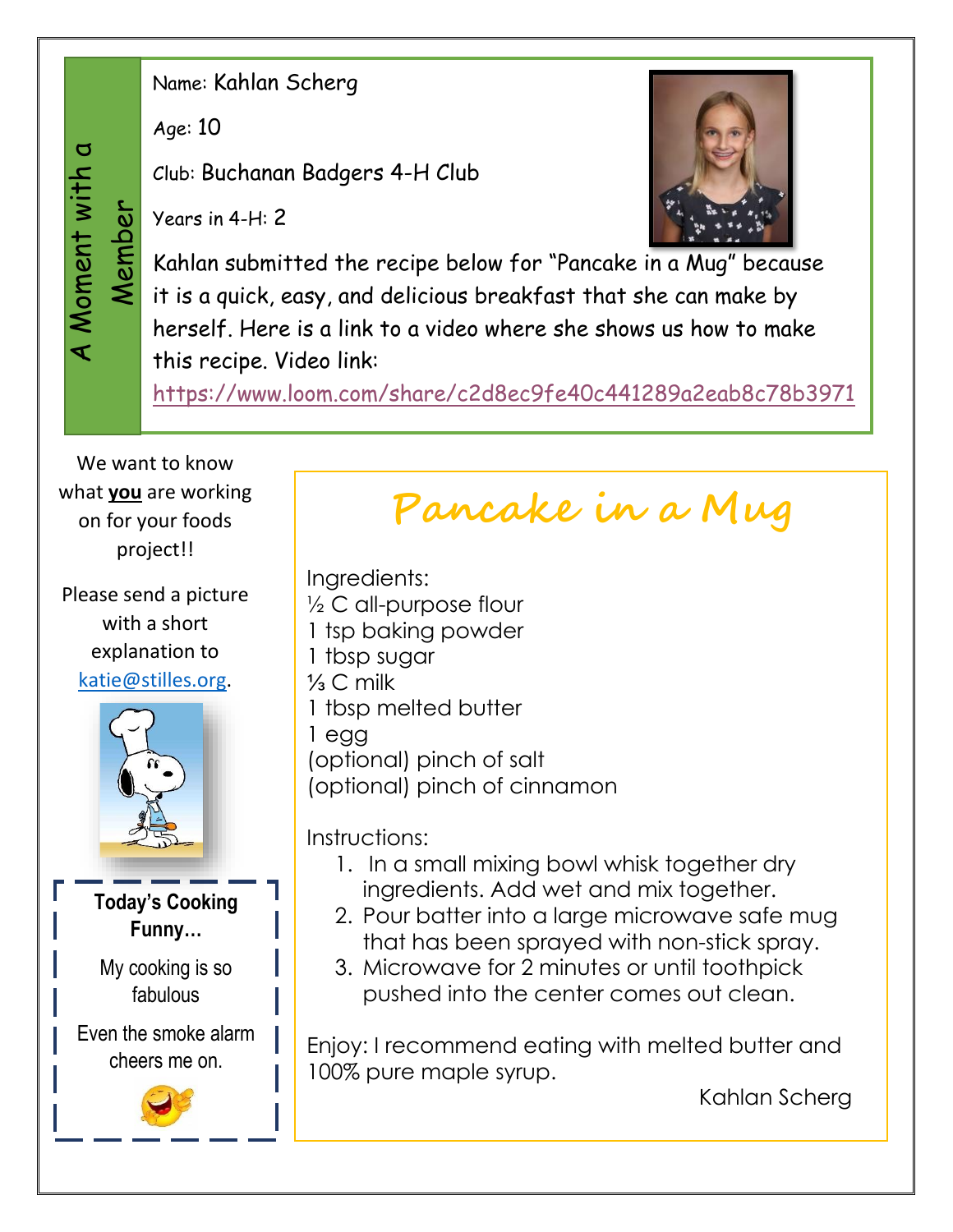## Foods Word Search

| Ν | R | O            | Υ | G            | S            | Α             | $\mathbf P$ | D | Χ | Α           | Α            | $\mathbb D$ | Т       | G           | G | Ε       | G | G           |
|---|---|--------------|---|--------------|--------------|---------------|-------------|---|---|-------------|--------------|-------------|---------|-------------|---|---------|---|-------------|
| Ő | F | М            | D | N            | Ε            | Ν             | Ε           | R | Ζ | М           | $\mathsf{C}$ | Ι           | R       | I           | М | V       | Q | $\mathbb R$ |
| Ι | М | G            | F | W            | I            | Χ             | $\mathbb T$ | W | Ε | G           | Ν            | $\mathbf I$ | R       | U           | S | Α       | Ε | М           |
| Т | Α | $\mathbf{F}$ | L | Χ            | Κ            | Υ             | A           | М | Ε | S           | L            | F           | Χ       | Χ           | Т | N       | Ζ | Ε           |
| Ι | Ι | S            | G | Η            | $\circ$      | $\circ$       | N           | S | М | W           | Ε            | Υ           | Ε       | R           | L | $\circ$ | O | Т           |
| R | N | Ε            | S | $\mathsf{C}$ | O            | C             | Ι           | Β | Α | Υ           | Ε            | R           | R       | N           | U | Ι       | N | Α           |
| Т | D | Ρ            | Ι | М            | $\mathsf{C}$ | F             | R           | J | Υ | U           | F            | J           | V       | Ε           | Ζ | Т       | S | L           |
| U | I | I            | М | Ι            | $\mathbb D$  | Ζ             | Α           | Κ | Ε | ${\rm P}$   | Τ            | С           | М       | Α           | J | Α       | D | $\mathbf P$ |
| Ν | S | C            | Μ | W            | J            | Κ             | М           | Ρ | R | Ε           | Η            | Ε           | Α       | T           | Т | Т       | R | Υ           |
| Β | Η | Ε            | Ε | N            | S            | Т             | Ν           | Ε | Ι | $\mathbb D$ | Ε            | R           | G       | N           | Ι | Ι       | Т | М           |
| Η | М | R            | R | V            | Ε            | Β             | R           | Ε | Α | Κ           | F            | Α           | S       | Т           | G | Ν       | O | $\mathbf P$ |
| Т | Ε | М            | Ρ | Ε            | R            | Α             | Т           | U | R | Ε           | Η            | Χ           | Α       | А           | D | А       | L | N           |
| Ι | B | S            | G | $\mathsf{C}$ | Κ            | Ν             | J           | D | Ε | S           | S            | Ε           | R       | Т           | Η | S       | Ε | Ε           |
| М | U | W            | Χ | R            | Β            | W             | V           | Χ | Α | D           | R            | $\mathbf P$ | Q       | Κ           | V | D       | М | J           |
| J | Ζ | I            | V | E            | O            | U             | Т           | E | N | S           | Ι            | L           | $\rm S$ | N           | S | Q       | W | Τ           |
| Ν | М | D            | Q | А            | Ι            | D             | Ζ           | М | Α | B           | Ι            | $\mathbf P$ | D       | Ε           | Е | Υ       | Α | V           |
| Т | N | Т            | U | М            | L            | Η             | Ι           | М | I | N           | $\mathsf{C}$ | Ε           | G       | Α           | R | V       | L | V           |
| Q | Χ | Χ            | G | W            | $\mathbb D$  | $\mathcal{C}$ | Ε           | Т | J | Α           | R            | V           | Т       | $\mathbb D$ | М | Т       | G | Ζ           |
| R | G | Α            | R | N            | I            | S             | H           | B | S | G           | N            | I           | N       | $\bigcirc$  | S | Α       | Ε | S           |

Breakfast Marinate Recipes

Cream Mince Saute

Boil Main Dish Preservation Cookies Measuring Sanitation Dessert Mix Seasonings Garnish MyPlate Simmer Ingredients Nutrition Temperature Knead Preheat Utensils